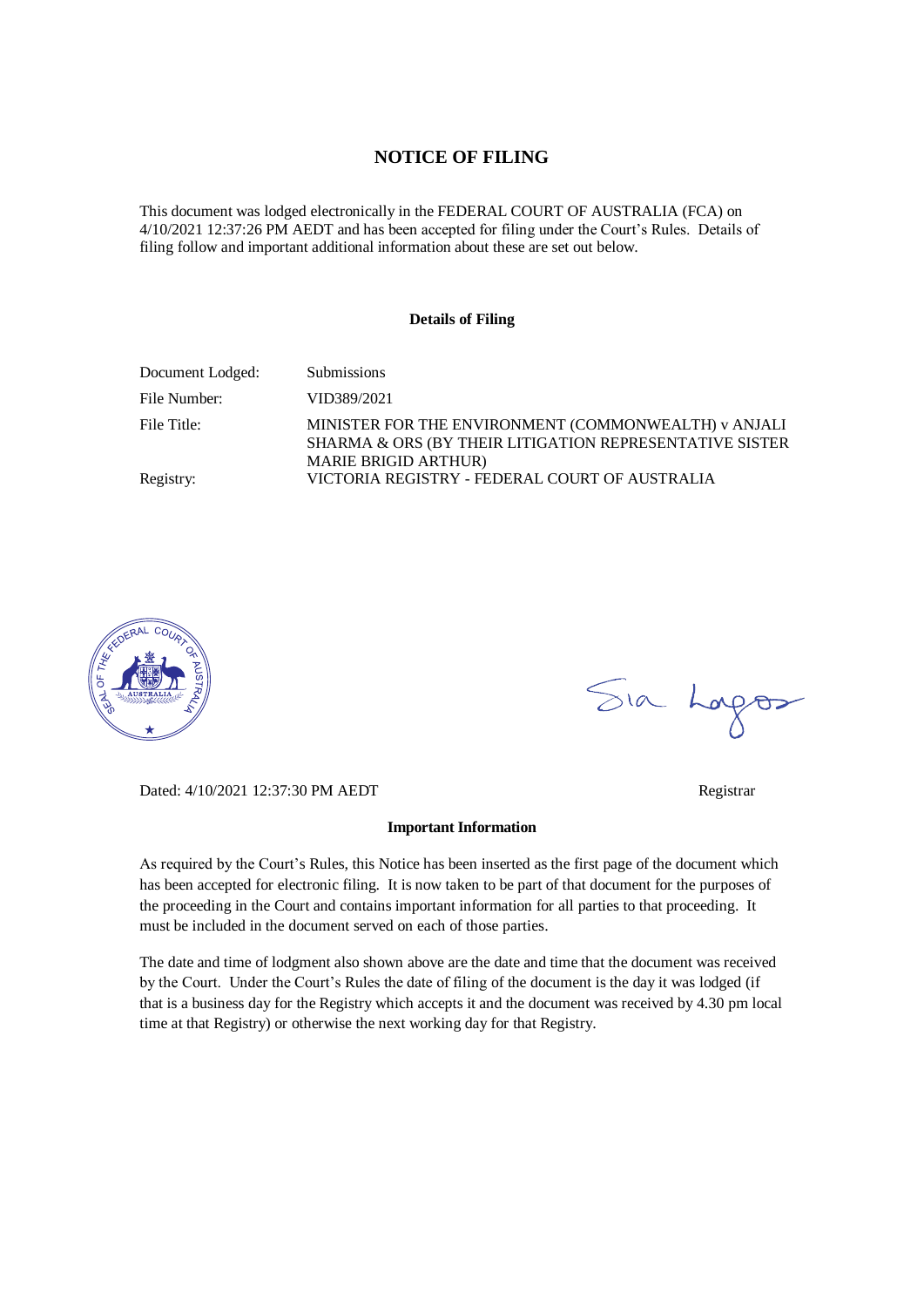FEDERAL COURT OF AUSTRALIA DISTRICT REGISTRY: VICTORIA DIVISION: GENERAL



On appeal from a Single Judge of the Federal Court of Australia

**MINISTER FOR THE ENVIRONMENT**  Appellant

#### **ANJALI SHARMA**

First Respondent

### **ISOLDE SHANTI RAJ-SEPPINGS**

Second Respondent

#### **AMBROSE MALACHY HAYES**

Third Respondent

#### **TOMAS WEBSTER ARBIZU**

Fourth Respondent

## **BELLA PAIGE BURGEMEISTER**

Fifth Respondent

### **LAURA FLECK KIRWAN**

Sixth Respondent

#### **LUCA GWYTHER SAUNDERS**

Seventh Respondent

## **APPELLANT'S REPLY**

Filed on behalf of the Respondent

Prepared by: Emily Nance AGS lawyer within the meaning of s 55I of the *Judiciary Act 1903*

Address for Service: The Australian Government Solicitor, Level 34, 600 Bourke St, Melbourne, VIC 3000 Emily.Nance@ags.gov.au

File ref: 20206340

Telephone: 03 9242 1316 Lawyer's Email: Emily.Nance@ags.gov.au Facsimile: 03 9242 1333 DX 50 Melbourne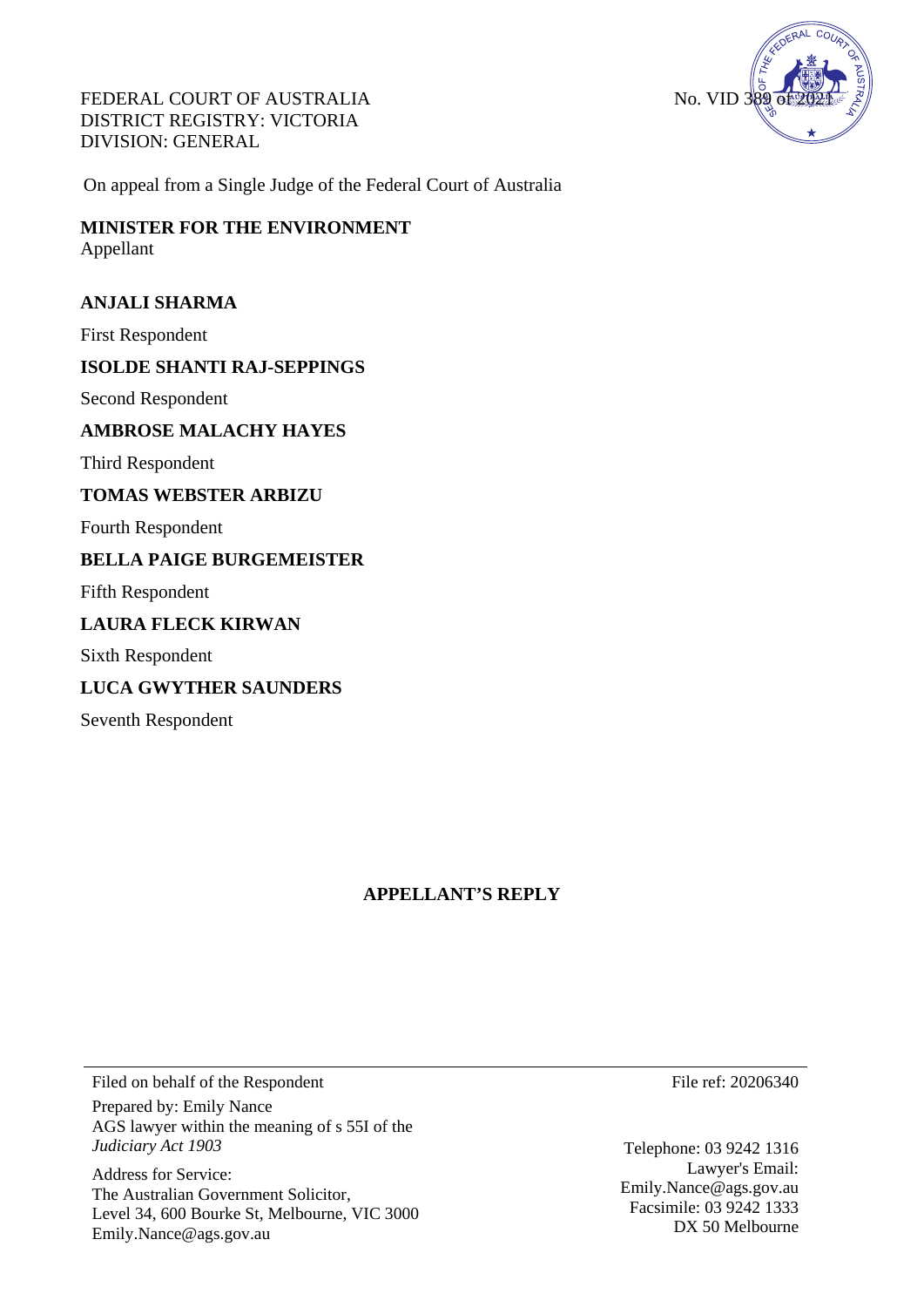### **(a) Nature of the Minister's decision: RS [12] – [16], [50] – [54]**

- 1. The respondents have advanced an array of arguments in response to the submission that the policy character of the decision in question ought to have weighed heavily against recognition of a duty of care. None provides an answer to the clear statements of principle in the most relevant High Court authority: *Graham Barclay Oysters Pty Ltd v Ryan*. [1](#page-2-0) As those statements show, the Minister's analysis is conventional and does not call for the adoption of a novel "political question doctrine" (cf Respondents' Submissions (**RS**) [16], [52]). The Respondents have referred (at RS [50]) to various authorities said to provide that the policy/operational dichotomy: (i) is not determinative of when a duty of care is owed; and (ii) is only relevant to breach. The former point in no way undermines the proposition that, in the words of the judgment relied on by the respondents, "matters of policy are ... unsuited for determination by courts".<sup>[2](#page-2-1)</sup> The second point is not established by the authorities at RS fn 86, which rise no higher than stating that considerations such as resource allocation and convenience may be relevant to whether a statutory authority has breached a duty of care.<sup>[3](#page-2-2)</sup> Similarly, the passage in *Brodie v Singleton Shire Council*<sup>[4](#page-2-3)</sup> quoted at RS [12] and relied on at PJ [485] is directed to acts or omissions that are the product of a policy decision. It provides no support for the recognition of duties of care in respect of policy decisions themselves.
- 2. Contrary to the assertions at RS [14], [50], numerous cases have recognised that the policy nature of a decision may be a barrier to claims in respect of non-economic loss, [5](#page-2-4) or arising from misfeasance. [6](#page-2-5) By contrast, even though "many statutory decisions made by the Executive concern 'policy', or 'political questions'" (RS [51]) the respondents are unable to point to any case recognising a duty of care in respect of a decision analogous to that in the present case. Indeed, having opened with an acceptance of the importance of analogical reasoning in recognising a novel duty of care (RS [1]), the respondents attempt an analogy between the

<span id="page-2-0"></span> $\overline{a}$ <sup>1</sup> (2002) 211 CLR 540 at [5]-[7], [12]-[13], [15], [26]-[27] (Gleeson CJ); [90]-[91] (McHugh J); [175]-[176] (Gummow and Hayne JJ, with whom Gaudron J agreed at [58]).

<span id="page-2-1"></span><sup>2</sup> *Refrigerated Roadways* (2009) 77 NSWLR 360 at [259(c)] (Campbell JA).

<span id="page-2-2"></span><sup>3</sup> In fact, in three of the four authorities referred to at **RS fn 86** – *Romeo v Conservation Commission (NT)* (1998) 192 CLR 431 at [139] (Kirby J); *Crimmins* (1999) 200 CLR 1 at [87], [131] (McHugh J); and *Refrigerated Roadways* (2009) 77 NSWLR 360 at [253], [259], [283]-[286] (Campbell JA) – the possibility that "pure" or "core" policy decisions may not be subject to a duty of care was expressly acknowledged. See, also, *Roo Roofing* [2019] VSC 331 at [475] (John Dixon J).

<span id="page-2-3"></span><sup>4</sup> (2001) 206 CLR 512 at [106]. See, also,*Graham Barclay Oysters* (2002) 211 CLR 540 at [7] (Gleeson CJ).

<span id="page-2-4"></span><sup>5</sup> See, eg, *Graham Barclay Oysters* (2002) 211 CLR 540 at [1]-[3], [67], [116] and the passages cited in fn 1 above; *Refrigerated Roadways* (2009) 77 NSWLR 360 at [10]-[13], [301]-[305]; *Becker* [2006] NSWCA 344 at [70], [95].

<span id="page-2-5"></span><sup>6</sup> *Roo Roofing* [2019] VSC 331 at [15], [443]-[446], [450], [468]-[505] (especially [481]); *Dansar Pty Ltd v Byron Shire Council* (2014) 89 NSWLR 1 at [3], [68]-[69], [99], [104], [151]-[154], [190]; *Becker* [2006] NSWCA 344 at [95], [107]; *R v Imperial Tobacco* [2011] 3 SCR 45 at [7]-[9], [13], [92]-[96]. While *Graham Barclay Oysters* was concerned with omissions (albeit following a deliberate choice on the part of the State to permit self-regulation of the oyster industry), many of the statements of principle referred to at fn 1 expressly refer to conduct and actions of public defendants as well as inaction.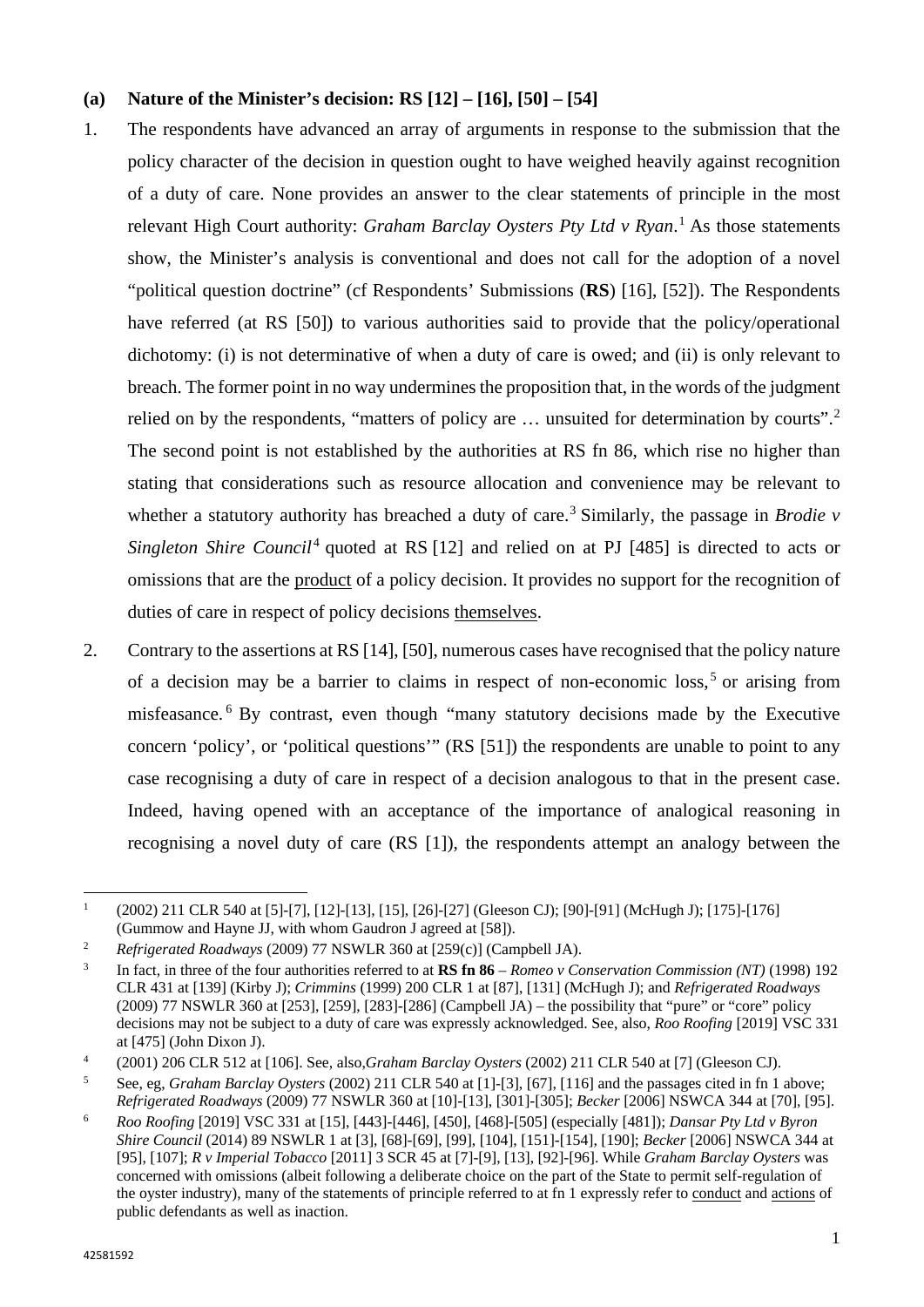present case and the duty of a local authority which has knowledge of the fire risk posed by a blocked chimney (RS [23]), or the duty of an authority with power to direct workers at a specific workplace (RS [24]). The apparent submission that these cases are analogous to the imposition of a novel duty of care on the Minister with respect to decisions balancing competing environmental and economic factors under the *EPBC Act* is, to put it mildly, ambitious.

## **(b) Incoherence: RS [21] – [27], [29] – [49]**

- 3. Contrary to RS [21], [30] [37] and [45], whether a public authority owes a duty of care when exercising a statutory power does not start from the premise that such a duty is owed, with the coherence enquiry limited to a search for indications of a legislative intention to exclude the duty. The primary judge was correct to reject that approach (PJ [321], [322]). The principles cited at RS [31] concern statutory extinguishment of recognised common law duties, not the question of incoherence bearing on the recognition of a novel duty. Relatedly, a finding of incoherence does not require a conclusion that the legislature intended to authorise causation of physical harm (cf RS [34]-[35]). The fact that s 75(iii) of the Constitution enables claims in tort to be brought against the Commonwealth says nothing about whether or not a duty of care is owed in a particular case (cf RS [21], [30]). Where a statutory authority is alleged to owe a duty of care in relation to the exercise of a statutory power, the legislation is the necessary starting point,[7](#page-3-0) the existence or otherwise of the duty turning on "a close examination of the terms, scope and purpose" of the relevant statute.<sup>[8](#page-3-1)</sup> The question is whether the statutory regime "erects or facilitates a relationship between the authority and a class of persons that, in all the circumstances, displays sufficient characteristics to answer the criteria for intervention by the tort of negligence."<sup>[9](#page-3-2)</sup>
- 4. The appellant does not contend that coherence analysis requires "complete coincidence" between public law and private law duties (cf RS [33]). The relevant question is whether the duty of care found by the primary judge would so interfere with the exercise of the approval power that it cannot be regarded as sitting harmoniously with the statute. The primary judge avoided the conclusion of incoherence by identifying harm to people as a relevant mandatory consideration (PJ [404]). The respondents do not seek to uphold that conclusion (RS [56], [57]), but without it the supposed coherence disappears and the type of "process-based impairment" alluded to by the primary judge (PJ [329], [335]) is manifest. The contention to the contrary at RS [56], [57] depends on the restrictive conception of incoherence that the primary judge correctly rejected

<span id="page-3-0"></span> $\overline{z}$ <sup>7</sup> *Precision Products (NSW) Pty Ltd v Hawkesbury City Council* (2008) 74 NSWLR 102 at [78] (Allsop P), [199] and [200] (Beazley and McColl JJA agreeing).

<span id="page-3-1"></span><sup>8</sup> *Graham Barclay Oysters* (2002) 211 CLR 540 at [146] (Gummow and Hayne JJ); see, also, [78] (McHugh J).

<span id="page-3-2"></span><sup>9</sup> *Graham Barclay Oysters* (2002) 211 CLR 540 at [146] (Gummow and Hayne JJ).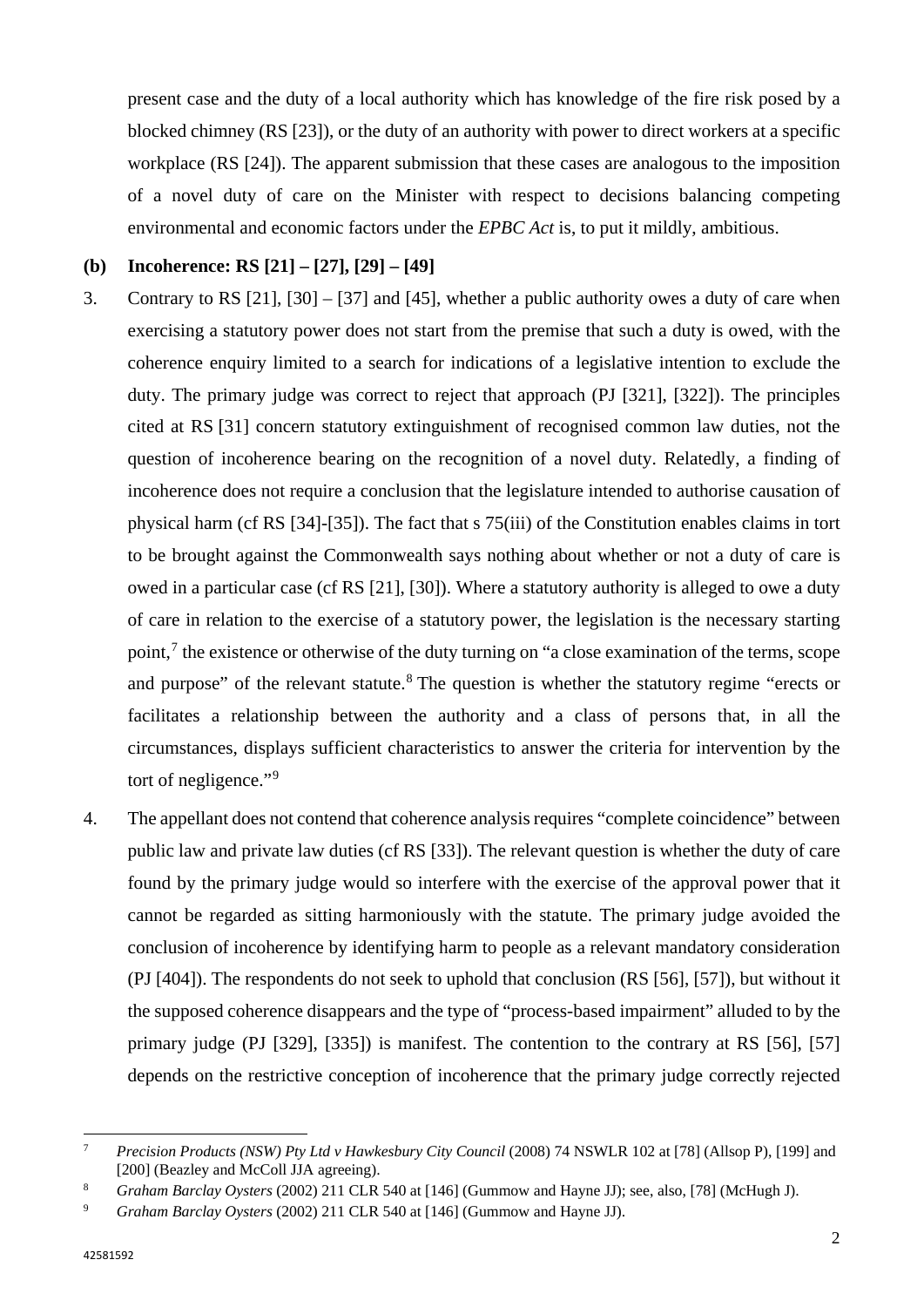(PJ [329], [335]). Nor can the principles regarding incoherence be confined to duties to avoid pure economic loss, or be seen as having diminished importance in respect of duties to avoid other types of harm (cf RS [37]). The same underlying concerns arise in relation to duties to avoid harming people or property.[10](#page-4-0)

#### **(c) Reasonable foreseeability: RS [58] – [69]**

5. The respondents make two remarkable claims about causation and reasonable foreseeability. *First* (at RS [11], [61]; see also [13], [15], [67]), any action or omission that contributes at all to a physical phenomenon, where such phenomenon causes harm, is to be treated as a necessary cause of the harm. *Secondly* (at RS [62], [68]-[69]), there is no causation element of reasonable foreseeability; one only asks whether it is foreseeable that the defendant's conduct may make a contribution (even if "tiny") to a risk of harm, leaving questions of whether the conduct has the potential to actually cause harm for later stages of analysis.<sup>[11](#page-4-1)</sup> The first claim alters the law of causation, such that action A may be deemed to be a "necessary" pre-condition to harm B, even if B would have occurred irrespective of action A. The point is exposed by the suggestion at RS [69] that it is enough that it is foreseeable that at the end of the  $21<sup>st</sup>$  century people will suffer harm from the accumulation of GHG in the atmosphere, without any need to foresee that the quantity of the contribution said to arise (albeit indirectly) from the Minister's act would have any bearing on that outcome. The second claim breaks the basic connection between the conduct of the alleged torfeasor and the harm that is to be avoided by taking reasonable care. If the second claim were correct, the result would be to deprive reasonable foreseeability of almost all substantive function as a limit on liability.<sup>[12](#page-4-2)</sup> If both claims are correct, then any motorist in 2021 would be liable in negligence for harm caused by climate change.<sup>[13](#page-4-3)</sup> So would any other person knowingly engaging in an act that results in GHG emissions, of any magnitude. It is significant that no attempt is made by the respondents to explain how it is foreseeable that the actions of the Minister will make a material contribution to the occurrence of harm to the Children.<sup>[14](#page-4-4)</sup> That being so it must be the case that, contra RS [66]-[67], the most that is foreseeable is that, if such harm does occur, while it would not be possible to attribute that harm to emissions resulting from the Extension Project, the evidentiary gap might be bridged if emissions from that project

 $\overline{a}$ 

<span id="page-4-0"></span><sup>10</sup> See eg *X v State of South Australia (No 3)* (2007) 97 SASR 180 at [18] (Duggan J) and [178] (Debelle J).

<span id="page-4-1"></span><sup>&</sup>lt;sup>11</sup> There is an inconsistency here: to ask whether an action or omission could foreseeably make a contribution to some harm is to consider whether there is foreseeably a causative relationship between the conduct and the harm. In other parts of their submissions, the Respondents concede as much: eg RS [48], recognizing that the Minister will owe a duty only where the action in question will "foreseeably cause physical harm".

<span id="page-4-2"></span><sup>12</sup> Cf the authorities cited at Appellant's Submissions (**AS**) **fn 60** and **71.**

<span id="page-4-3"></span><sup>&</sup>lt;sup>13</sup> This is so because it is foreseeable that they will make a contribution to the total accumulation of emissions, and having done so their action is, on the Respondents' logic at **RS [11]**, a necessary cause of any resulting harm.

<span id="page-4-4"></span><sup>14</sup> See **RS [101]**. The Respondents contend (**RS [69]**) that the primary judge's discussion of materiality was relevant only to whether an injunction should issue. That is incompatible with the language at **PJ [2], [77], [79]-[90], [196]**.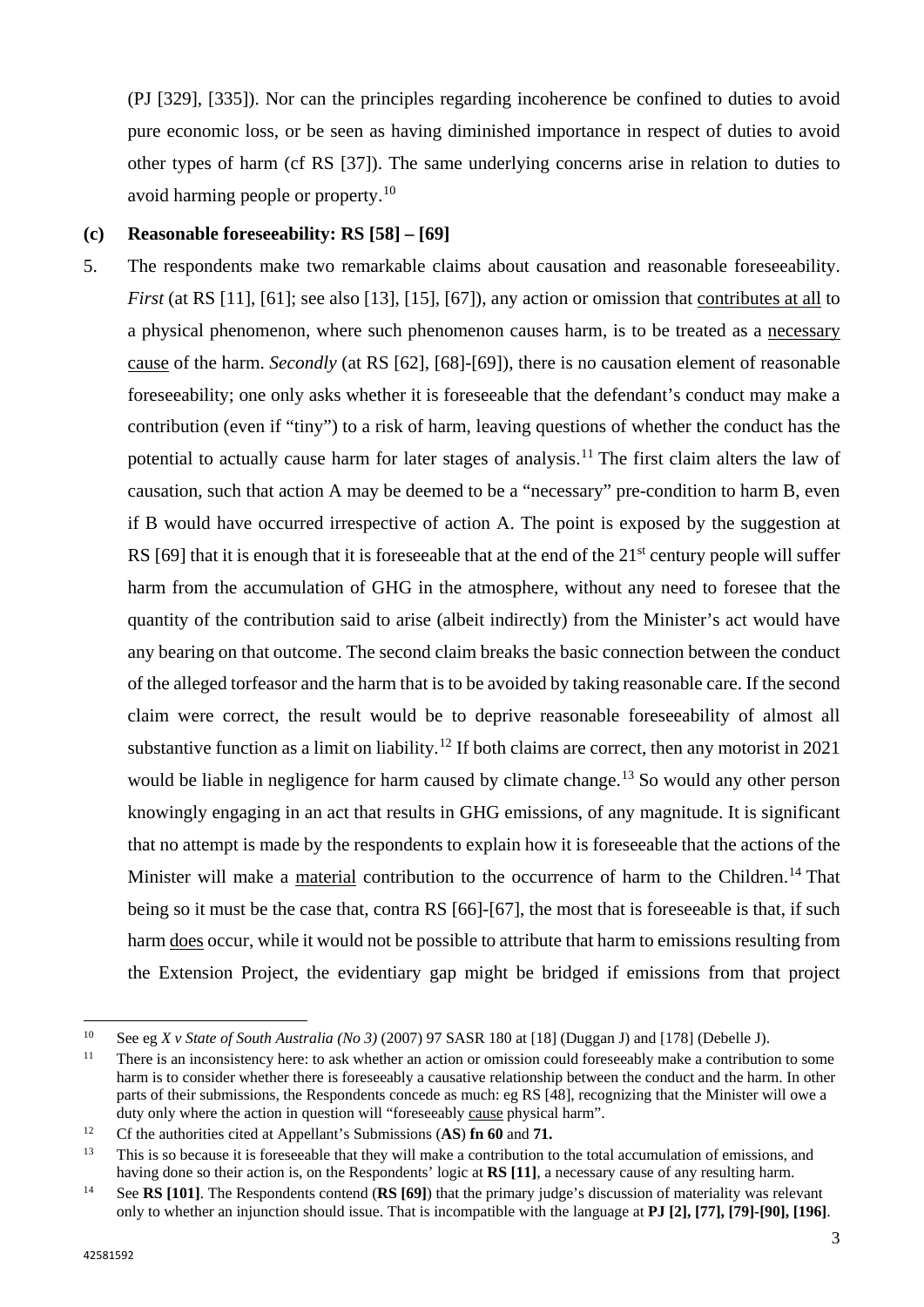increased the risk of that harm occurring (ie if the court adopts *Fairchild*[15](#page-5-0) causation).

# **(d) Control and third parties: RS [70] – [75]**

6. The respondents' various contentions in relation to control do not address the central point made by the Minister: that the limited form of control that she has over any future harm from GHG emissions is too remote and indirect to support recognition of a duty of care (AS [51] – [54]). In exercising the power to approve or not approve the Extension Project, the Minister has power to prevent an action that will make at most a "tiny" contribution to the risk of harm (PJ [253]). The respondents accept that the risk of harm that they rely upon will not be a product of the Minister's conduct in approving the Extension Project per se, but the accumulation of atmospheric  $CO<sub>2</sub>$ from all sources (RS [67], [74], [101]). That being so, the primary judge's finding that the Minister has "substantial and direct control over the source of harm" (PJ [288]) cannot stand.

# **(e) Vulnerability and indeterminacy: RS [76] – [79] and [80] – [87]**

- 7. RS [76]-[79] restate the reasoning below without providing an explanation as to: (i) how the Children are specially vulnerable (in the sense of being specially unable to protect themselves<sup>16</sup>) beyond being unable to vote for a small fraction of the period during which the Minister will be exposed to liability; and (ii) why vulnerability has any role to play in relation to a duty in respect of non-economic loss<sup>[17](#page-5-2)</sup> and where the Minister is in a position to exercise little or no control over the relevant potential harm by way of the approval power said to be subject to the duty.<sup>[18](#page-5-3)</sup> The protection accorded to children as vulnerable persons is of no relevance in the present case, where people of a certain age have been said to be owed a duty because they will be alive at a certain time in the future, when they will not be children.
- 8. *Agar v Hyde*<sup>[19](#page-5-4)</sup> is fatal to the contention at RS [81] that indeterminacy has no role to play in relation to duties of care in respect of personal injury. Here, the "likely number of claims", the uncertainty of the "extent of the potential liability" (which will depend, in part, on where people choose to live, for such choices will plainly impact on the risk of injury through bushfire or heatwaves: cf RS [86]) and the period of time over which claims may be brought, produces indeterminacy on a scale that far exceeds that in any of the authorities identified in RS [82].

## **(g) Findings of fact: RS [88] – [101]**

9. The fact that the risk of triggering a tipping cascade increases beyond  $2^{\circ}C$  says nothing about the sensitivity of the tipping cascade mechanism. The evidence relied upon by the respondents

<span id="page-5-0"></span> $\overline{a}$ <sup>15</sup> [2003] 1 AC 32.

<span id="page-5-1"></span><sup>16</sup> See, *Woolcock Street Investments Pty Ltd v CDG Pty Ltd* (2004) 216 CLR 575 at [23] (Gleeson CJ, Gummow, Hayne and Heydon JJ).

<span id="page-5-2"></span><sup>17</sup> *Becker* [2006] NSWCA 344 at [76].

<span id="page-5-3"></span><sup>18</sup> See the authorities cited at **AS fn 82**.

<span id="page-5-4"></span> $19$  (2000) 201 CLR 552.